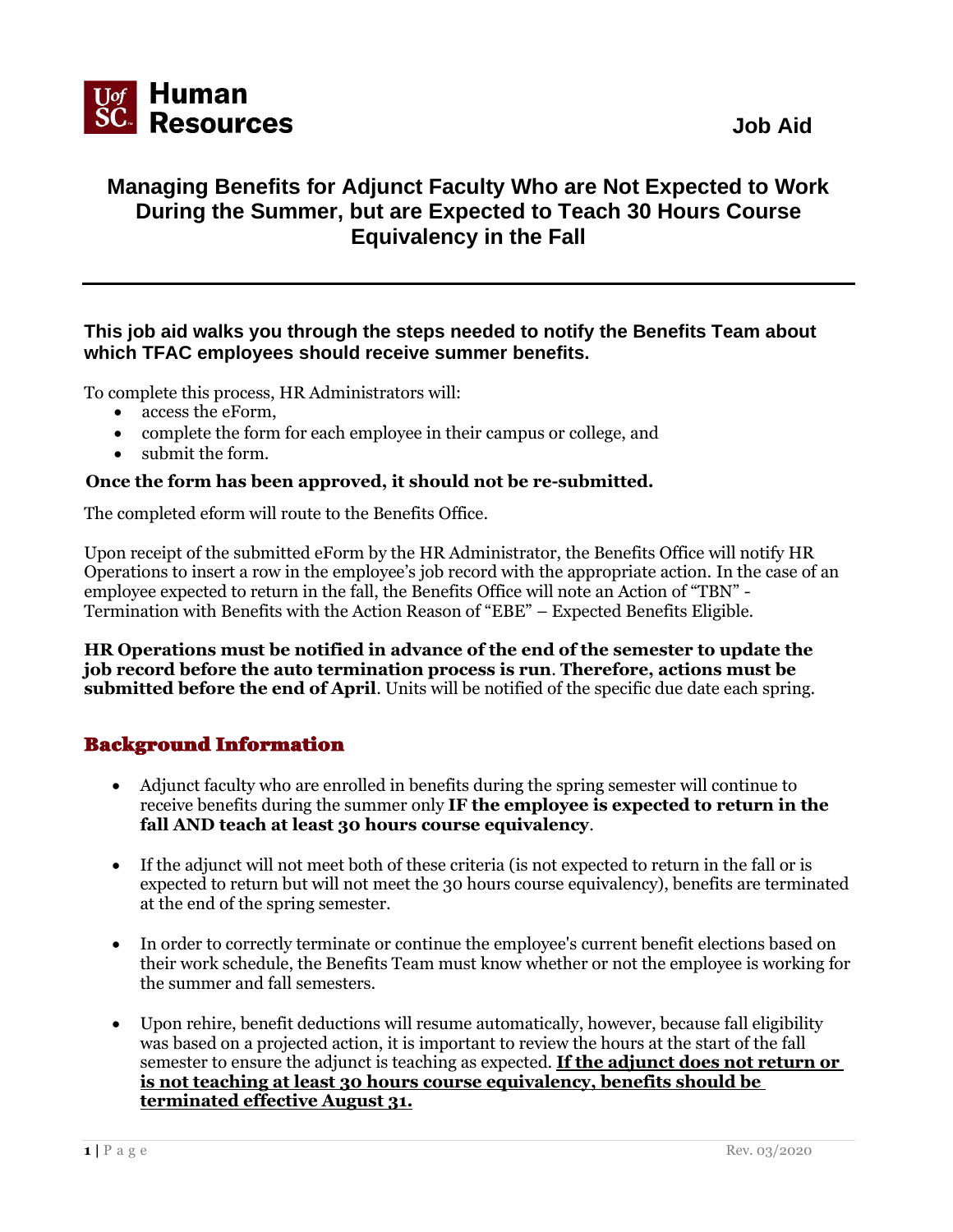## Impact on Employee Deductions

 is the same as FTE faculty. This is done to prevent complications in the event the adjunct does not Payroll deductions for insurance benefits for adjunct faculty are collected over 18 pay periods, which work in the summer while benefits are active.

- If rehired to teach summer classes, only state retirement will be deducted in the summer (if enrolled in state retirement.)
- Deductions for state insurance will resume in the fall upon rehire.
- If it is determined that benefits will terminate at the end of the spring semester and not continue during the summer, payroll will refund the employee accordingly.

## Required Forms

 The Gideon Taylor (GT) Temporary Faculty (TFAC) form is used for recording which semesters the employee will be working and covers the following situations:

- continue to work at least 30 hours/week. A. The employee is not working during the summer, but is expected to return in the fall and
- B. The employee is not working during the summer, but is expected to return in the fall. In the fall, the employee will no longer be working at least 30 hours/week.
- C. The employee works during the summer, but is not expected to return in the fall.
- D. The employee is not working during the summer and is not expected to return in the fall. This represents the end of the employee's assignment at USC.

### SAMPLE PROCESS

In this example, the adjunct faculty employee is not working during the summer but is expected to return for the fall semester and work for 30 hours/week. The employee was previously enrolled in USC benefits.

| <b>Step</b> | <b>Action</b>                                                 |
|-------------|---------------------------------------------------------------|
|             | Click the <b>Choose other homepage</b> drop-down button.      |
| 2           | From the list displayed, select My Workplace.<br>My Workplace |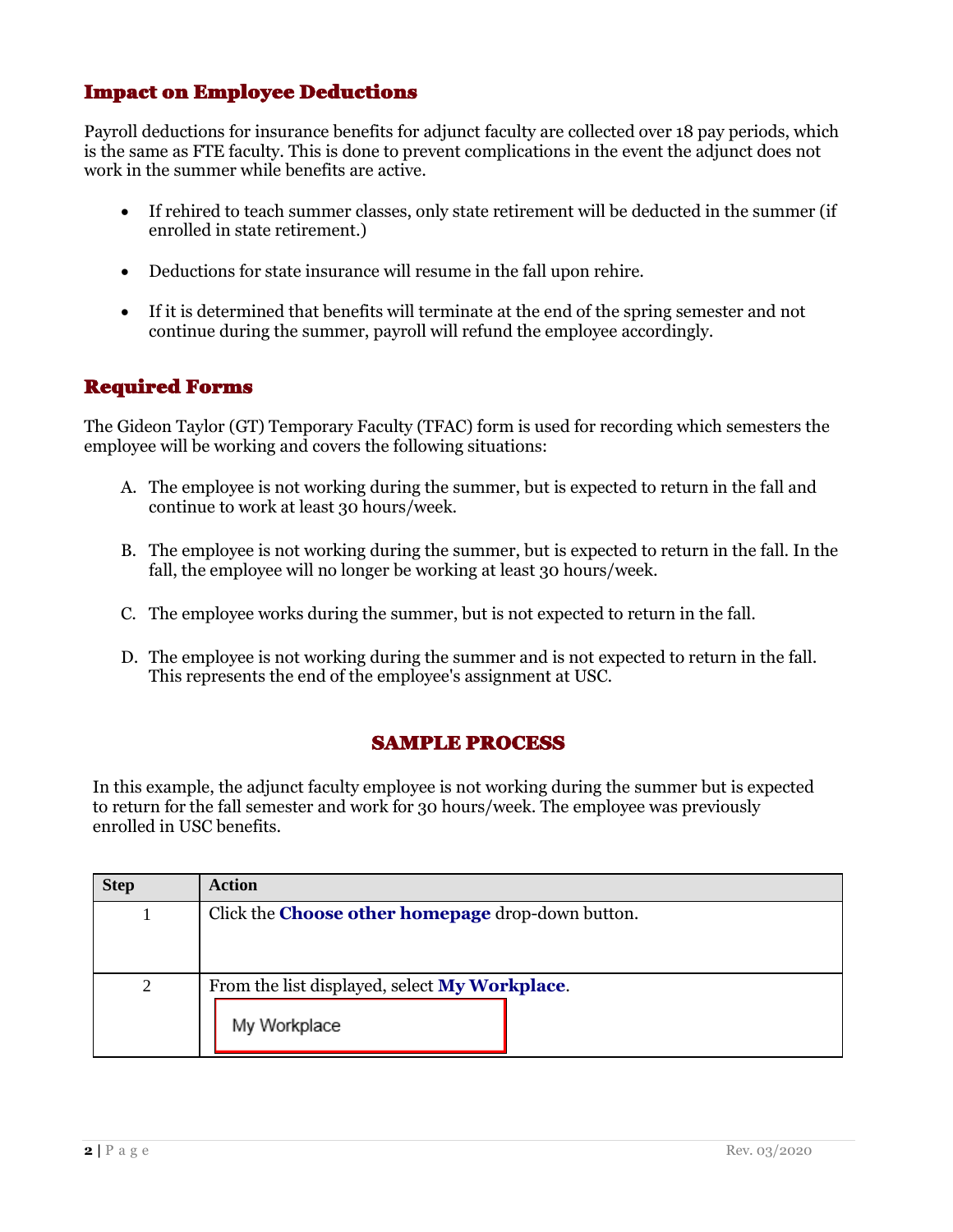| <b>Step</b>    | <b>Action</b>                                                                                                                                                                                       |
|----------------|-----------------------------------------------------------------------------------------------------------------------------------------------------------------------------------------------------|
| 3              | Click the <b>ePAF Homepage</b> tile.                                                                                                                                                                |
| $\overline{4}$ | Click the Step Label Manage Adjunct Fac Benefits object.<br>Manage Adjunct Fac Benefits                                                                                                             |
| 5              | Click the <b>Returning in Fall</b> option.<br>No                                                                                                                                                    |
| 6              | You may enter additional comments, as applicable.<br>Click the <b>Expand section Comments</b> link.<br><b>Comments</b>                                                                              |
|                |                                                                                                                                                                                                     |
| $\overline{7}$ | Click in the <b>Comments</b> field and enter " <b>Not working in the summer;</b><br>expected to work 30 course hours' equivalency in the fall.".                                                    |
| 8              | Click the <b>Submit</b> button.<br><b>Submit</b>                                                                                                                                                    |
| 9              | To view details about the current state of the processing, click the<br><b>Signature/Action Logs link.</b>                                                                                          |
| 10             | To view the entire approval chain associated with this submission, click<br>the View Approval Route button.<br><b>View Approval Route</b>                                                           |
| 11             | To see a list of all employees included in each approval step, click the <b>Multiple</b><br><b>Approvers</b> link.<br><b>Multiple Approvers</b><br><b>Error Step</b>                                |
| 12             | You can click on the employee's name to view his/her contact details.<br>Once you have finished reviewing the list of approvers, click the <b>Done</b> button.<br><b>Done</b>                       |
| 13             | An alternate method of viewing the list of all employees included in the approval<br>process is via the Multiple Approvers link.<br>Click the <b>Multiple Approvers</b> link.<br>multiple approvers |